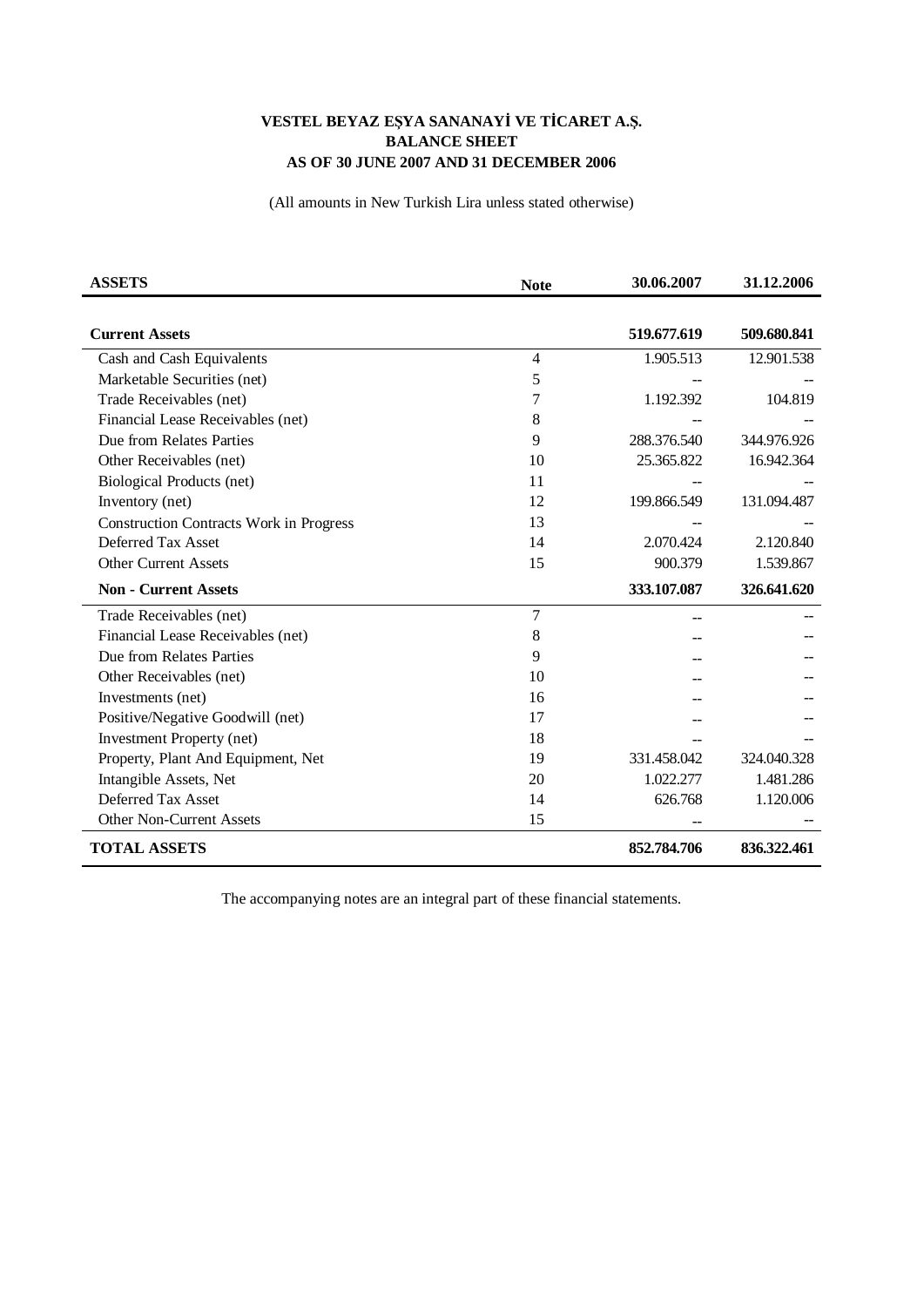## VESTEL BEYAZ EŞYA SANAYİ VE TİCARET A.Ş. **BALANCE SHEET** AS OF 30 JUNE 2007 AND 31 DECEMBER 2006

(All amounts in New Turkish Lira unless stated otherwise)

| <b>LIABILITIES AND SHAREHOLDERS' EQUITY</b>    | <b>Note</b> | 30.06.2007  | 31.12.2006  |
|------------------------------------------------|-------------|-------------|-------------|
| <b>Current Liabilities</b>                     |             | 282.761.825 | 306.057.330 |
| Borrowings (net)                               | 6           | 529.654     | 61.283      |
| Current Instalments Of Long Term Loans (net)   | 6           | 22.885.650  | 32.419.964  |
| Financial Lease Liabilities (net)              | 8           | 1.908.218   | 1.983.057   |
| Other Financial Liabilities (net)              |             |             |             |
| Trade Payables (net)                           | 7           | 234.516.963 | 239.308.000 |
| Due to Relates Parties (net)                   | 9           | 3.029.075   | 18.790.548  |
| <b>Advances Received</b>                       | 21          |             |             |
| Deferred billings (net)                        | 13          |             |             |
| <b>Expense Accruals</b>                        | 23          | 10.907.198  | 7.356.598   |
| Deferred Tax Liability                         | 14          | 260.691     | 392.558     |
| Other Liabilities (net)                        | 10          | 8.724.376   | 5.745.322   |
| <b>Non-Current Liabilities</b>                 |             | 100.665.950 | 75.237.479  |
| Borrowings (net)                               | 6           | 87.663.119  | 57.846.159  |
| Financial Lease Liabilities (net)              | $\,8\,$     | 2.492       | 1.042.206   |
| Other Financial Liabilities (net)              |             |             |             |
| Trade Payables (net)                           | 7           |             |             |
| Due to Relates Parties (net)                   | 9           |             |             |
| <b>Advances Received</b>                       | 21          |             |             |
| <b>Expense Accruals</b>                        | 23          | 3.130.100   | 2.691.147   |
| Deferred Tax Liability                         | 14          | 9.870.239   | 13.657.967  |
| Other Liabilities (net)                        | 10          |             |             |
| <b>SHAREHOLDERS' EQUITY</b>                    |             | 469.356.931 | 455.027.652 |
| <b>Share</b> capital                           | 25          | 190.000.000 | 190.000.000 |
| <b>Investment and Capital net-off</b>          |             |             |             |
| <b>Capital Reserves</b>                        | 26          | 118.800.673 | 118.800.673 |
| Premium in access of par                       |             | 109.030.821 | 109.030.821 |
| Profit on cancelled shares                     |             |             |             |
| Revaluation reserve of tangible fixed assets   |             |             |             |
| Revaluation reserve of equity participations   |             |             |             |
| <b>Equity Inflation Adjustment Differences</b> |             | 9.769.852   | 9.769.852   |
| <b>Profit Reserves</b>                         | 27          | 77.859.587  | 51.684.397  |
| <b>Legal Reserves</b>                          |             | 10.826.488  | 5.857.288   |
| <b>Special Reserves</b>                        |             |             |             |
| <b>Extraordinary Reserves</b>                  |             | 67.033.099  | 45.827.109  |
| Special Funds                                  |             |             |             |
| Profit From Sale of Investment and Property    |             |             |             |
| to be added to Share Capital                   |             |             |             |
| Foreign Currency Translation Differences       |             |             |             |
| Net Profit for the period                      |             | 45.065.546  | 64.291.271  |
| <b>Retained Loss</b>                           | 28          | 37.631.125  | 30.251.311  |
| TOTAL LIABILITIES AND SHAREHOLDERS' EQUITY     |             | 852.784.706 | 836.322.461 |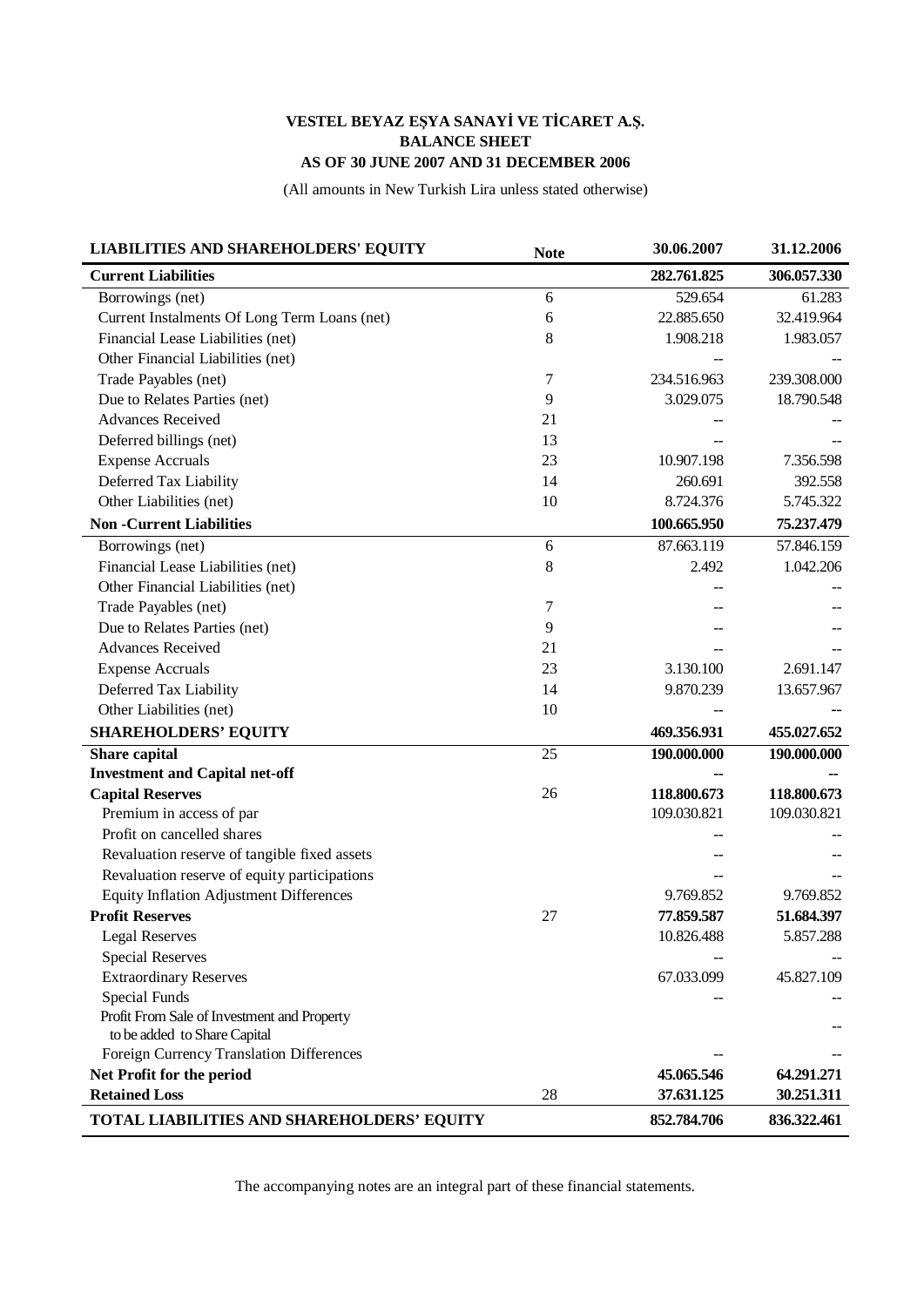## VESTEL BEYAZ EŞYA SANAYİ VE TİCARET A.Ş.<br>INCOME STATEMENT FOR THE SIX MONTH PERIOD ENDED 30 JUNE 2007

(All amounts in New Turkish Lira unless stated otherwise)

|                                     | <b>Note</b> | $01.01 -$<br>30.06.2007 | $01.01 -$<br>30.06.2006 |
|-------------------------------------|-------------|-------------------------|-------------------------|
|                                     |             |                         |                         |
| <b>BASIC OPERATING INCOME</b>       |             |                         |                         |
| Sales (net)                         | 36          | 558.169.520             | 159.889.620             |
| Cost of Sales (-)                   |             | (519.339.824)           | (142.986.583)           |
| <b>GROSS PROFIT</b>                 |             | 38.829.696              | 16.903.037              |
| Operating expenses (-)              | 37          | (24.459.044)            | (6.473.487)             |
| <b>BASIC OPERATING PROFIT (NET)</b> |             | 14.370.652              | 10.429.550              |
| Other Income                        | 38          | 61.279.792              | 16.867.689              |
| Other Expenses (-)                  | 38          | (16.772.322)            | (12.956.804)            |
| Financing Expenses (-)              | 39          | (9.217.144)             | (6.511.578)             |
| <b>OPERATING PROFIT</b>             |             | 49.660.978              | 7.828.857               |
| Net Monetary Gain                   | 40          |                         |                         |
| PROFIT BEFORE TAX                   |             | 49.660.978              | 7.828.857               |
| <b>Taxes</b>                        | 41          | (4.595.432)             | (313.235)               |
| <b>NET INCOME FOR THE PERIOD</b>    |             | 45.065.546              | 7.515.622               |
|                                     |             |                         |                         |
| <b>EARNINGS PER SHARE (YTL)</b>     | 42          | 0,24                    | 0,05                    |